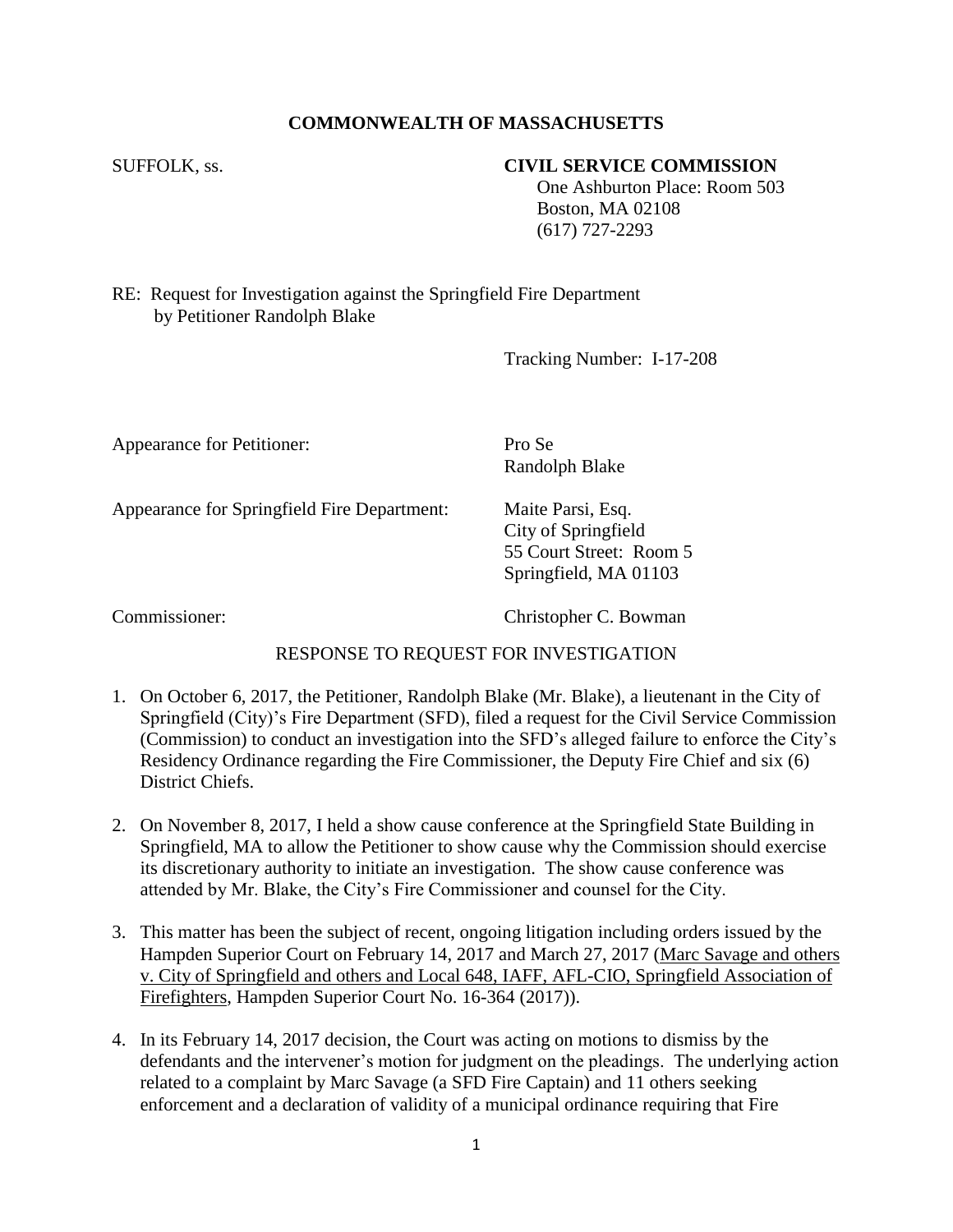Department employees be Springfield residents.

- 5. Ironically, the City, in that judicial action, argued that the plaintiffs' claim that the City has failed to enforce its ordinance should be brought to the Civil Service Commission, because Springfield Fire Department employees' promotions are subject to the civil service law.
- 6. In addressing that issue, the Court stated:

"The Civil Service Commission conducts investigations upon written request by an aggrieved person or by ten persons registered to vote in the Commonwealth, and hears and decides appeals by a person aggrieved by an administrator's (here the City's) failure to act. G.L. c. 31,  $\S$  2.

To have status as an aggrieved person, an employee must allege that the administrator's action or inaction violated G.L. c. 31 and thereby harmed the person's employment status. G.L. c. 31, § 2. The Civil Service Law does not recognize or impose upon administrators an obligation that fire fighters seeking a promotion reside in the municipality of employment. Instead, the Civil Service Law only requires that

'any person who receives an [original] appointment to the … fire force of a city … shall within nine months after his appointment establish his residence within such city or town *or at any other place in the commonwealth that within ten miles of the perimeter of such city or town*; provided, however that a city or town may increase the 10 mile residency limit under a collective bargaining agreement negotiated under chapter 150E.' G.L. c. 31, § 58 (*emphasis added*).

The residency requirement in G.L. c. 31, § 58, is not as strict as that in the Springfield ordinance, which requires fire department employees to live in the city, not within ten miles of it. Therefore, the amended complaint does not and cannot assert a violation of G.L. c. 31, and Savage does not qualify as an aggrieved person under the Civil Service Law so as to have an administrative remedy through Civil Service Commission proceedings. See G.L. c. 31, §§ 2, 58."

- 7. In regard to the issue of enforcement, the Court, in its February 14, 2017 decision, concluded that G.L. c. 43A, § 14(2), nor G.L. c. 231A, § 2, relied on by the Petitioners, authorized orders compelling enforcement of an ordinance. In a footnote, however, the Court left open the possibility that enforcement could be ordered in the nature of a mandamus filing.
- 8. On March 1, 2017, the plaintiffs in the judicial appeal sought enforcement of the residency ordinance, in part, through a mandamus request. Specifically, the plaintiffs asked the Court to "remove from employment" eight (8) individuals who they claim are in violation of the residency ordinance, including the Fire Commissioner, the Deputy Fire Chief and six (6) District Fire Chiefs.
- 9. On March 27, 2017, the Court denied the plaintiffs' request, stating in relevant part: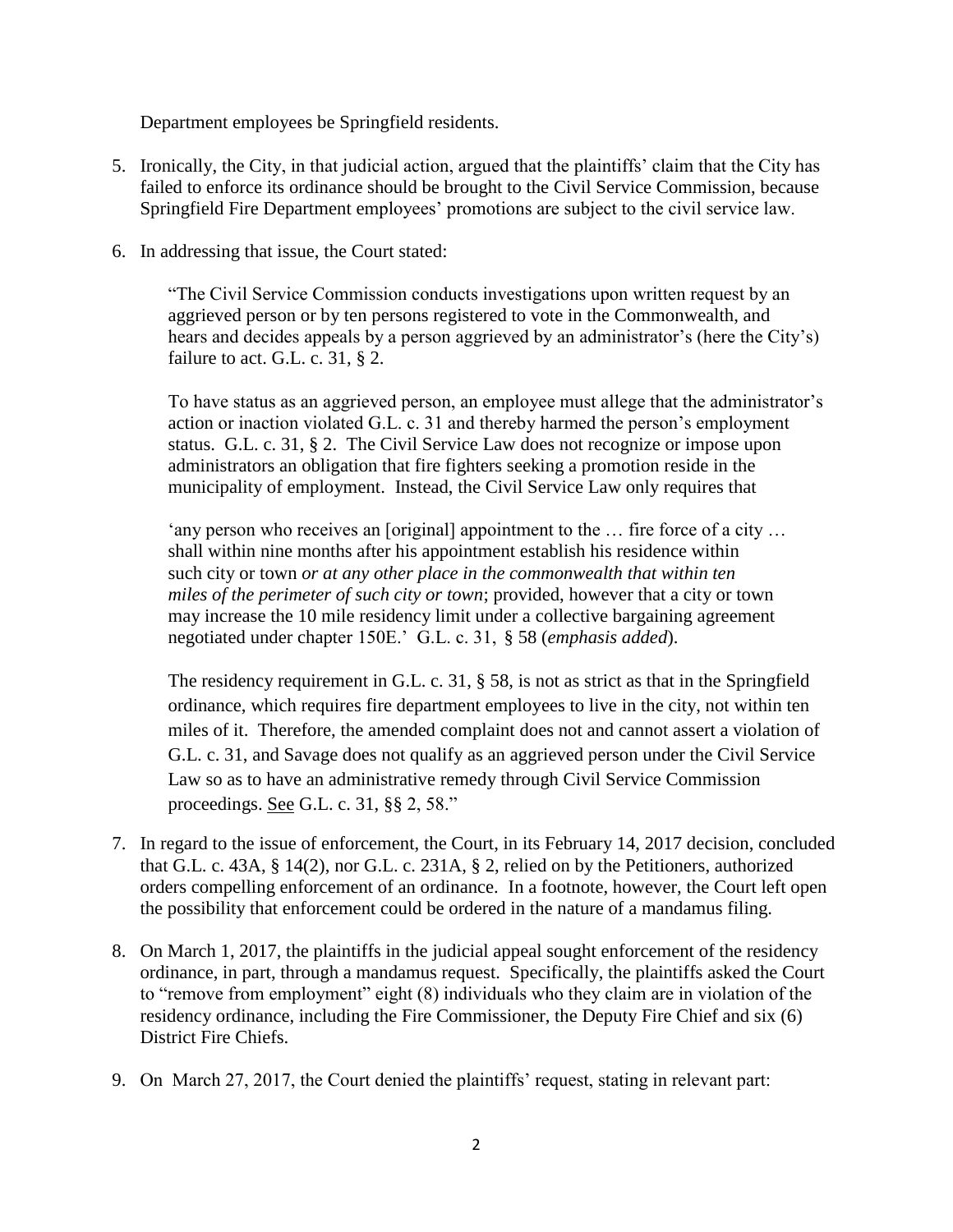"1) The plaintiff asks the court in its proposed amended complaint to remove Springfield individuals from their employment with the City. As a procedural matter, the specified individuals are not parties to this action. As a substantive matter, the Court cannot and will not supersede the authority and jurisdiction of the Civil Service Commission …"

- 10. Several months prior, on December 9, 2016, the Fire Commissioner, acting as the civil service appointing authority, did conduct a hearing regarding whether the Deputy Fire Chief was violating the residency ordinance, and if so, what discipline was warranted.
- 11. At the December 9, 2016 local hearing, the Deputy Fire Chief argued that he is effectively grandfathered from the residency ordinance due to his date of hire. The Fire Commissioner, over the objection of the City's attorney, concurred with the Deputy Fire Chief and declined to impose any discipline.

### *Applicable Laws and Rules*

 The Commission maintains authority under G.L. c. 31, § 2(a) to conduct investigations stating:

"To conduct investigations at its discretion or upon the written request of the governor, the executive council, the general court or either of its branches, the administrator, an aggrieved person, or by ten persons registered to vote in the commonwealth."

 This statute confers significant discretion upon the Commission in terms of what response and to what extent, if at all, an investigation is appropriate. See Boston Police Patrolmen's Association et al v. Civ. Serv. Comm'n, No. 2006-4617, Suffolk Superior Court (2007). See also Erickson v. Civ. Serv. Comm'n & others, No. 2013-00639-D, Suffolk Superior Court (2014). We exercise this discretion "sparingly". See Richards v. Department of Transitional Assistance, 24 MCSR 315 (2011)

G.L. c. 31, s. 58 states in relevant part:

" …notwithstanding the provisions of any general or special law to the contrary, any person who receives an appointment to the police force or fire force of a city or town shall within nine months after his appointment establish his residence within such city or town or at any other place in the commonwealth that is within ten miles of the perimeter of such city or town; provided, however, that a city or town may increase the 10 mile residency limit under a collective bargaining agreement negotiated under chapter 150E."

G.L. c. 31, § 72 states:

"The commission or administrator [HRD], upon the request of an appointing authority, shall inquire into the efficiency and conduct of any employee in a civil service position who was appointed by such appointing authority. The commission or the administrator may also conduct such an inquiry at any time without such request by an appointing authority. After conducting an inquiry pursuant to this paragraph, the commission or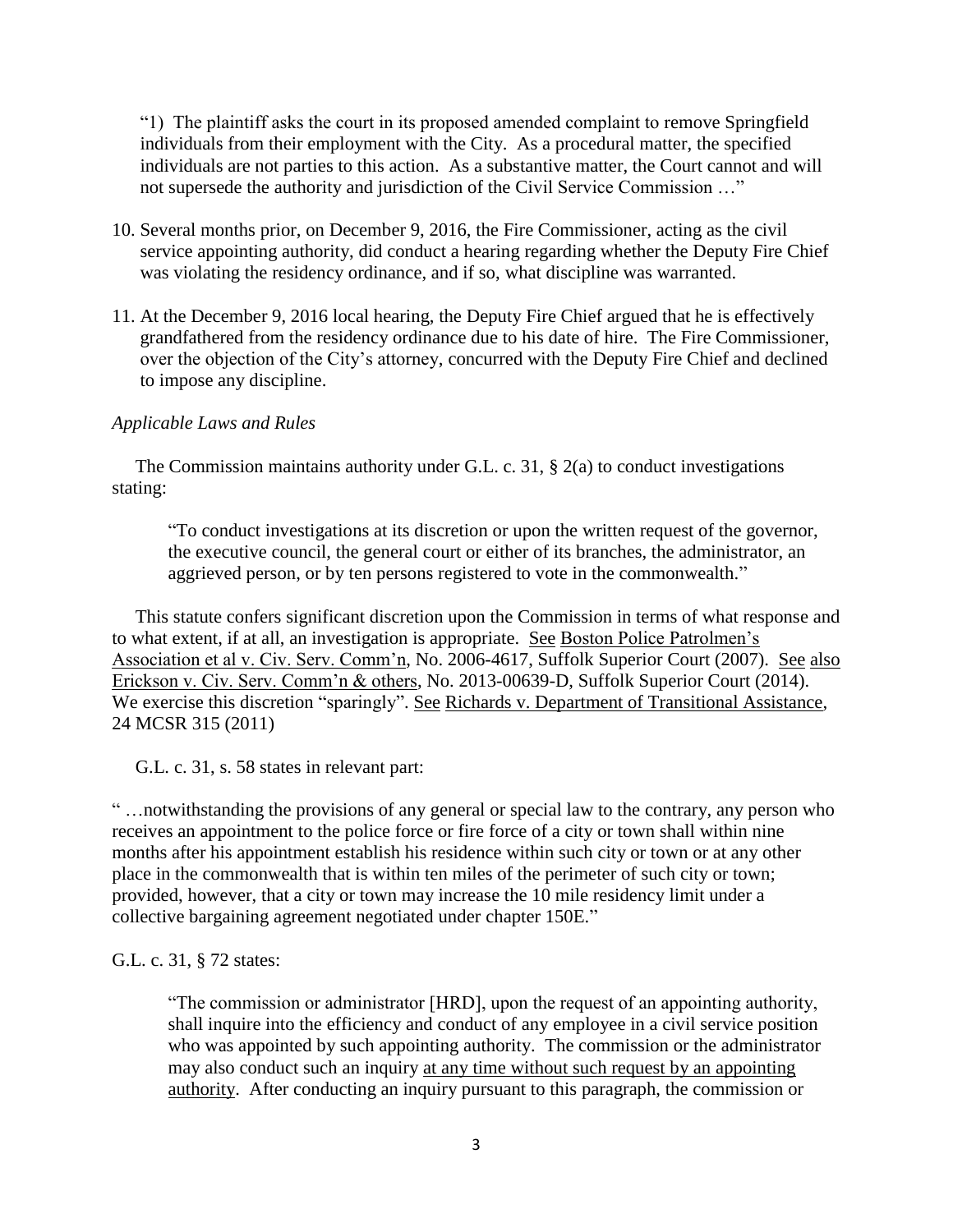administrator may recommend to the appointing authority that such employee be removed or may make other appropriate recommendations." (emphasis added)

## G.L. c. 31, § 73 states:

"If, in the opinion of the administrator [HRD], a person is appointed or employed in a civil service position in violation of the civil service law and rules, the commission or the administrator shall mail a written notice of such violation to such person and to the appointing authority. The commission or the administrator shall then file a written notice of such violation with the treasurer, auditor or other officer whose duty it is to pay the salary or compensation of such person or to authorize the drawing, signing or issuing of any warrant for such payment. (emphasis added)

The payment of any salary or compensation to such person shall cease at the expiration of one week after the filing of such written notice with such treasurer, auditor or other officer. No such treasurer, auditor or other officer shall pay any salary or compensation to such person, or draw, sign or issue, or authorize the drawing, signing or issuing of any warrant for such payment, until the legality of the appointment or employment is duly established.

Any person found by the administrator [HRD] to be illegally appointed or employed may file a petition for a writ of mandamus in the supreme judicial court to compel the administrator to authorize such appointment or employment and the payment of compensation or salary. (emphasis added)

At any time after the filing of such petition, the court may order that the compensation accruing to such person for services actually rendered shall be paid to him until further order of the court, if the court is of the opinion that there is a reasonable doubt whether the appointment or employment of such person is in violation of the civil service law and rules."

### *Analysis*

There are multiple reasons why an investigation is not warranted here.

First, as stated by the Superior Court in the Savage et al appeal:

The residency requirement in G.L. c. 31, § 58, is not as strict as that in the Springfield ordinance, which requires fire department employees to live in the city, not within ten miles of it. Therefore, the amended complaint does not and cannot assert a violation of G.L. c. 31, and Savage does not qualify as an aggrieved person under the Civil Service Law so as to have an administrative remedy through Civil Service Commission proceedings. See G.L. c. 31, §§ 2, 58." (emphasis added)

As stated in Section 73, any action by the Commission or the Administrator to remove a civil service employee from the Appointing Authority's payroll can only occur if there has been a